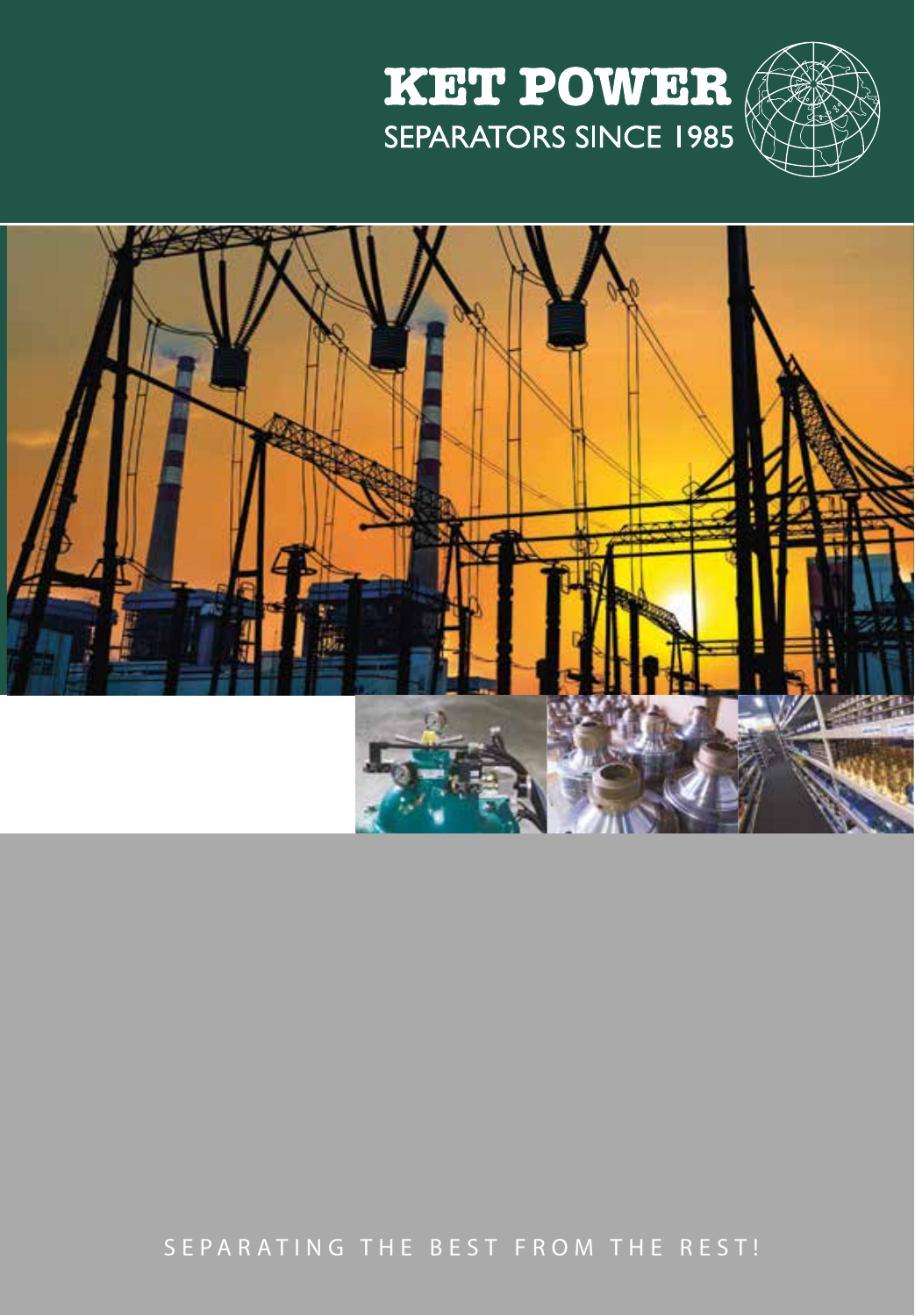



Company Profile Activities Bowls Separators Bowls Separators Bowls Separators Separators Separators Bowls Separators Separators Separators Separators Separators Separators Separators Separators Separators Separators Separa

## Excellent quality & service since 1985

KET Power specializes entirely in supplying spare parts and repair services for Westfalia and Alfa Laval separators.

Since the founding of the company, KET Power has strived to achieve an honorable track record when it comes to providing our customers with outstanding quality and reliable service solutions.

Our stock program consists of approximately 20.000 different spare parts, brought to you by a staff of dedicated people that are determined to provide you with everything you need to keep your separators up and running!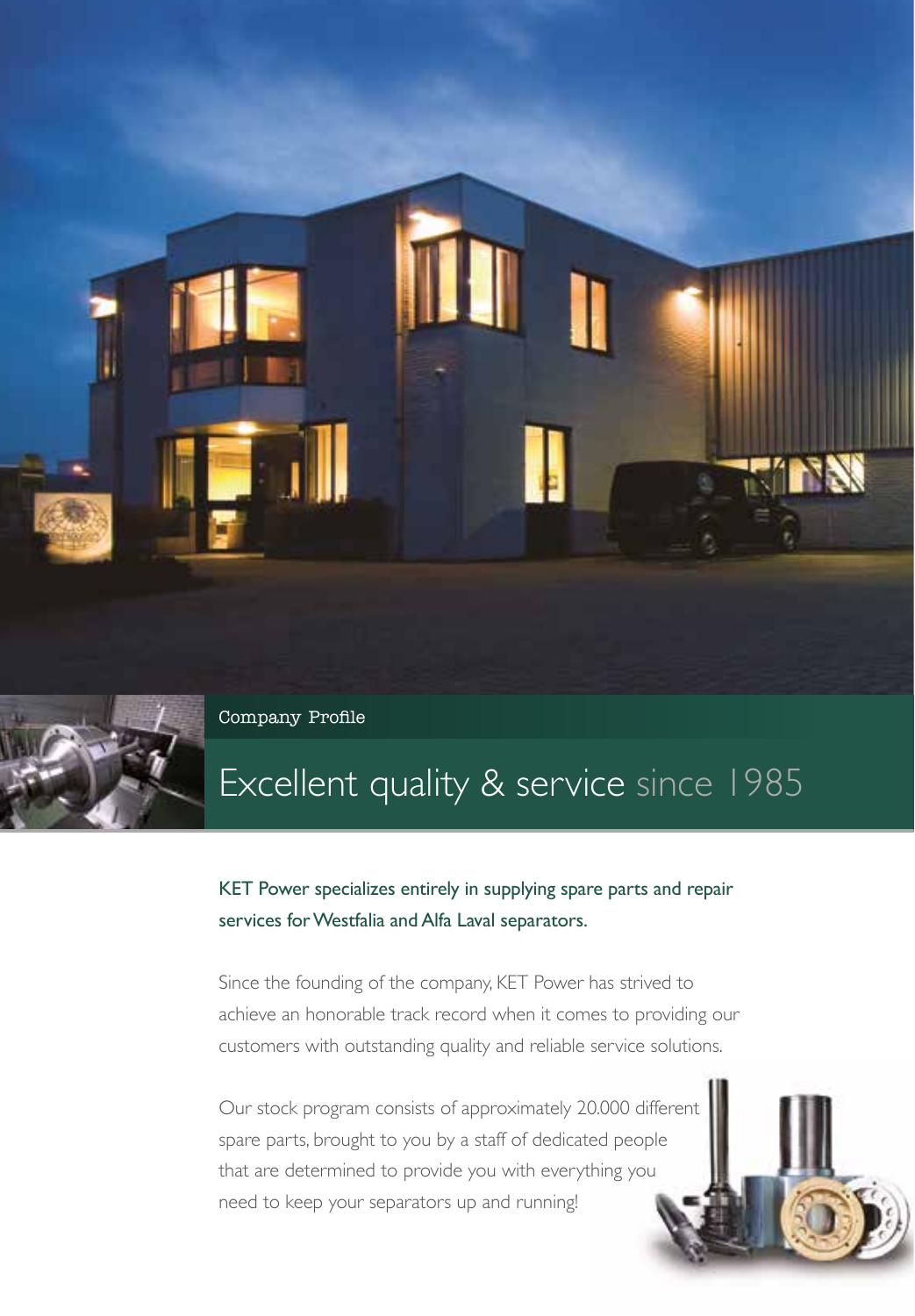

# Supplying high quality spares from stock!

Over the past few decades, KET Power has developed an extensive range of OEM and Genuine quality spare parts that are suitable for GEA Westfalia and Alfa Laval separators.

The scope of the program varies from mechanical components, hydraulics, pumps,gaskets, control units and tools, through an extensive range of applicable components and gaskets for heat exchangers from various manufacturers.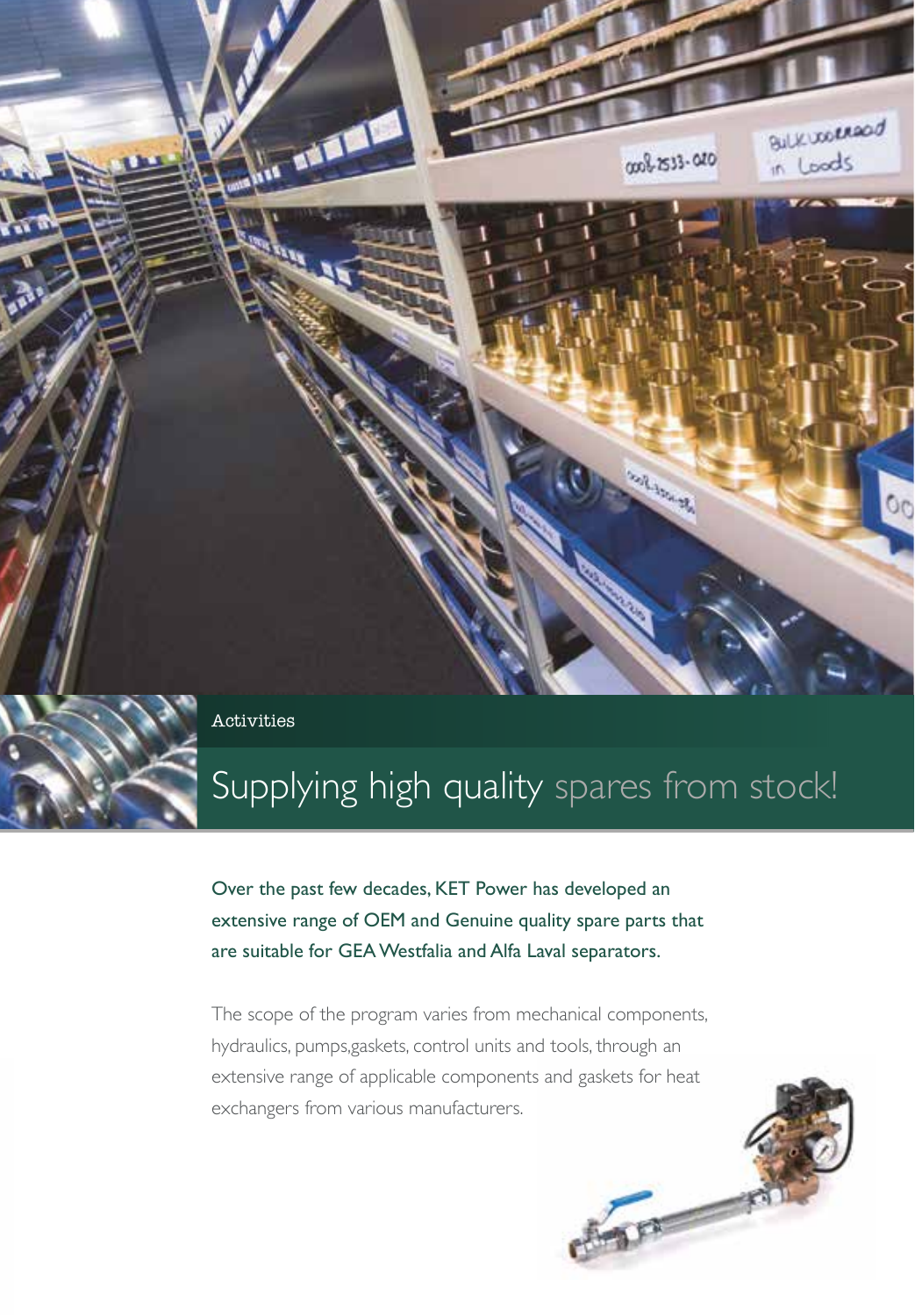

 $\Gamma$  company  $\Gamma$  Bowls  $\Gamma$  Bowls  $\Gamma$  . Bowls  $\Gamma$  ,  $\Gamma$  ,  $\Gamma$  ,  $\Gamma$  ,  $\Gamma$  ,  $\Gamma$  ,  $\Gamma$  ,  $\Gamma$  ,  $\Gamma$  ,  $\Gamma$  ,  $\Gamma$  ,  $\Gamma$  ,  $\Gamma$  ,  $\Gamma$  ,  $\Gamma$  ,  $\Gamma$  ,  $\Gamma$  ,  $\Gamma$  ,  $\Gamma$  ,  $\Gamma$  ,  $\Gamma$  ,  $\Gamma$  ,  $\Gamma$  ,  $\Gamma$  ,  $\Gamma$ 

## Extensive bowl program

At the heart of the machine a driving centrifugal force is working to provide your engines with pure and clean lube or fuel oil.

To ensure your separators will always stay up and running, we offer an extensive range of exchange bowls for GEA Westfalia and Alfa Laval which are balanced, tested and ready for dispatch at any time!

The range of bowls varies from OTA, OTB, OSA, OSB, OSC, OSD and OSE type bowls, through MAB, P- and S- type bowls.

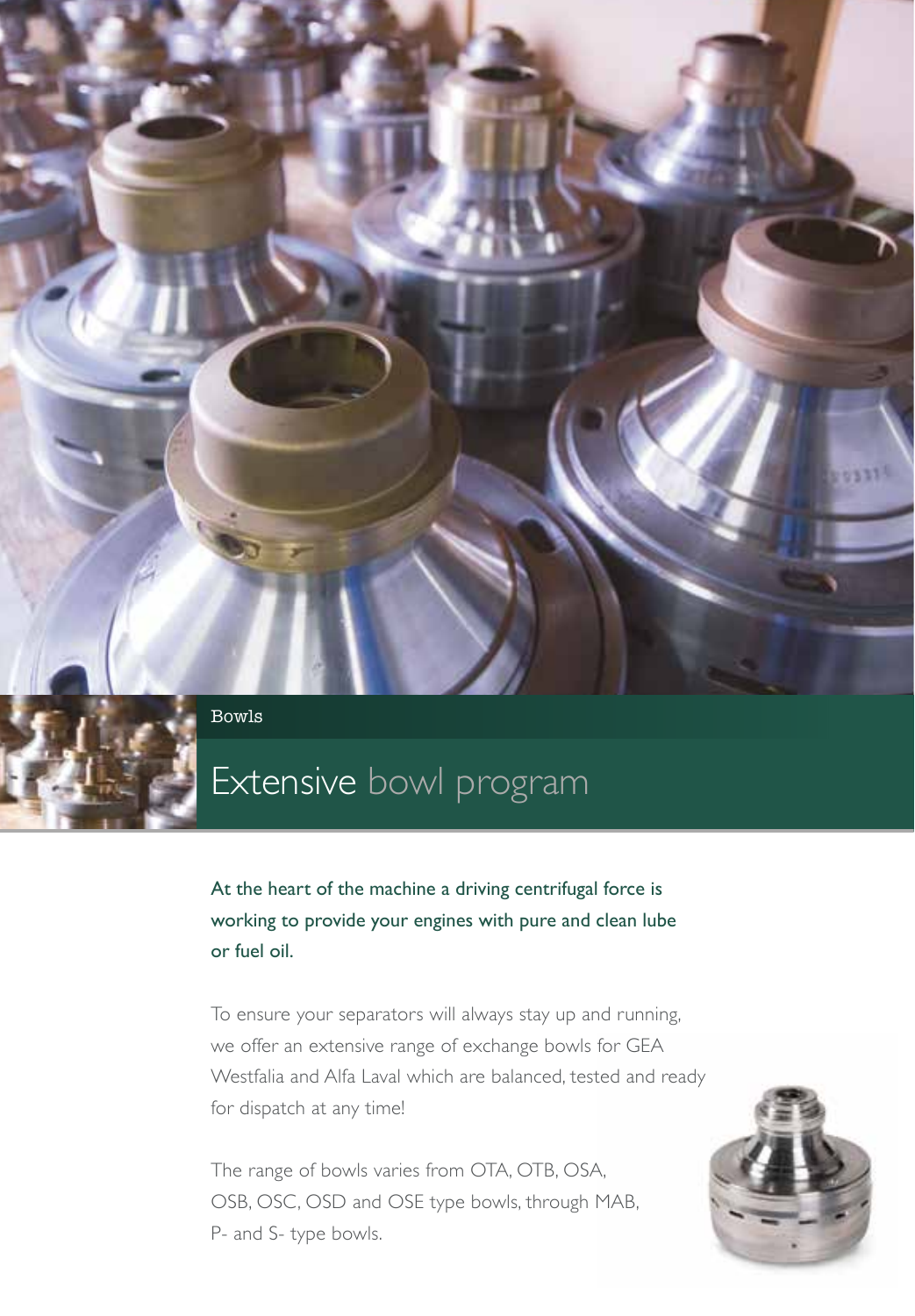Company Profile Activities Bowls Separators

## Complete reconditioning

In order to provide you with a professional and reliable solution, all reconditioned separators are overhauled completely according to the original manufacturer standards.

After the reconditioning process, all separators will endure an extensive test run with liquids, rebalancing of the bowl and the approval of our highly skilled and dedicated engineers.

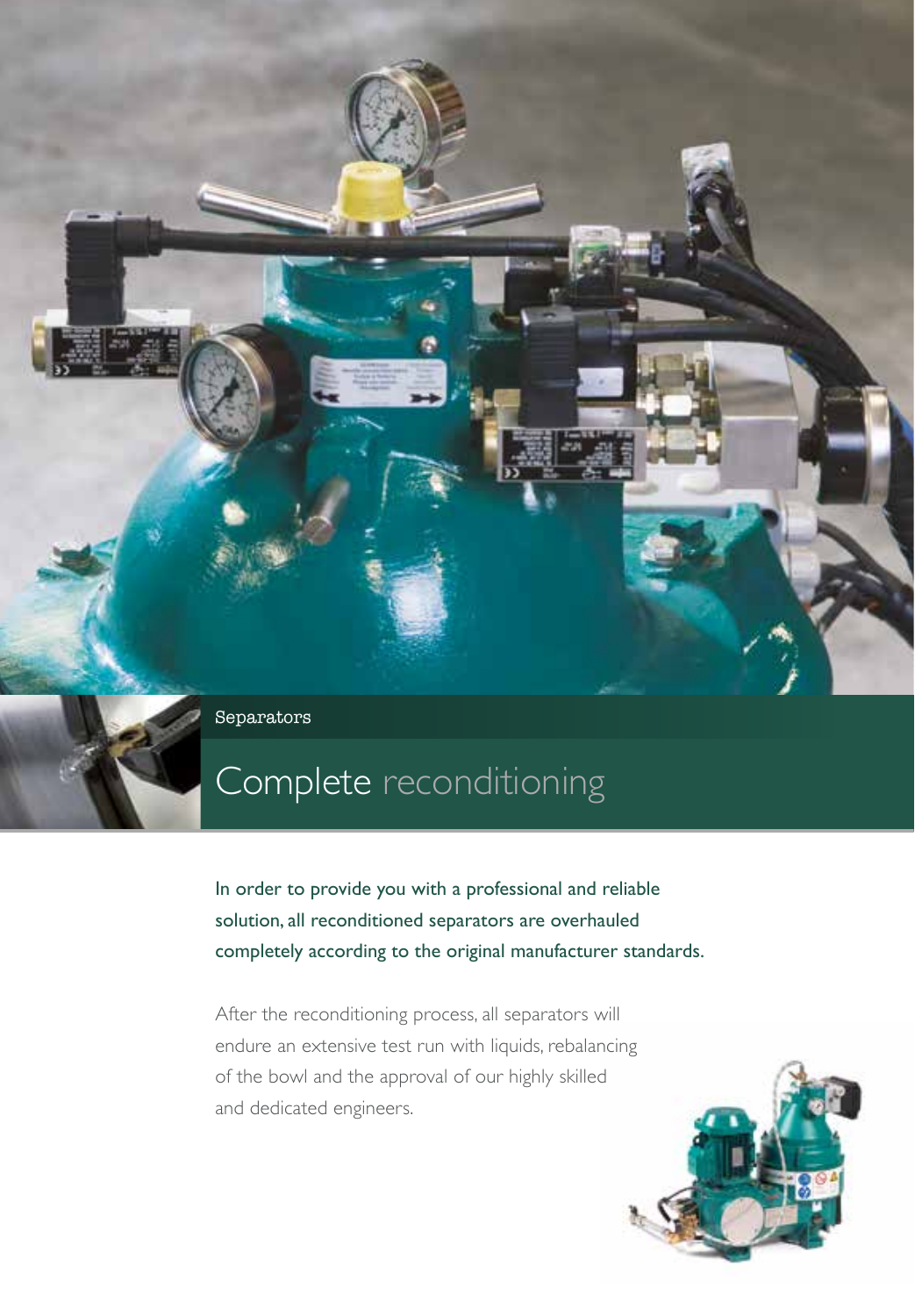Heat Exchangers

# Full Service & Spares

Besides the program we offer for GEA Westfalia and Alfa Laval separators, KET Power can also provide you with complete servicing and spare part solutions for your heat exchanger modules.

KET Power offers a broad scope of spares and gaskets applicable for SWEP, Kelvion and APV heat exchanger modules from stock!

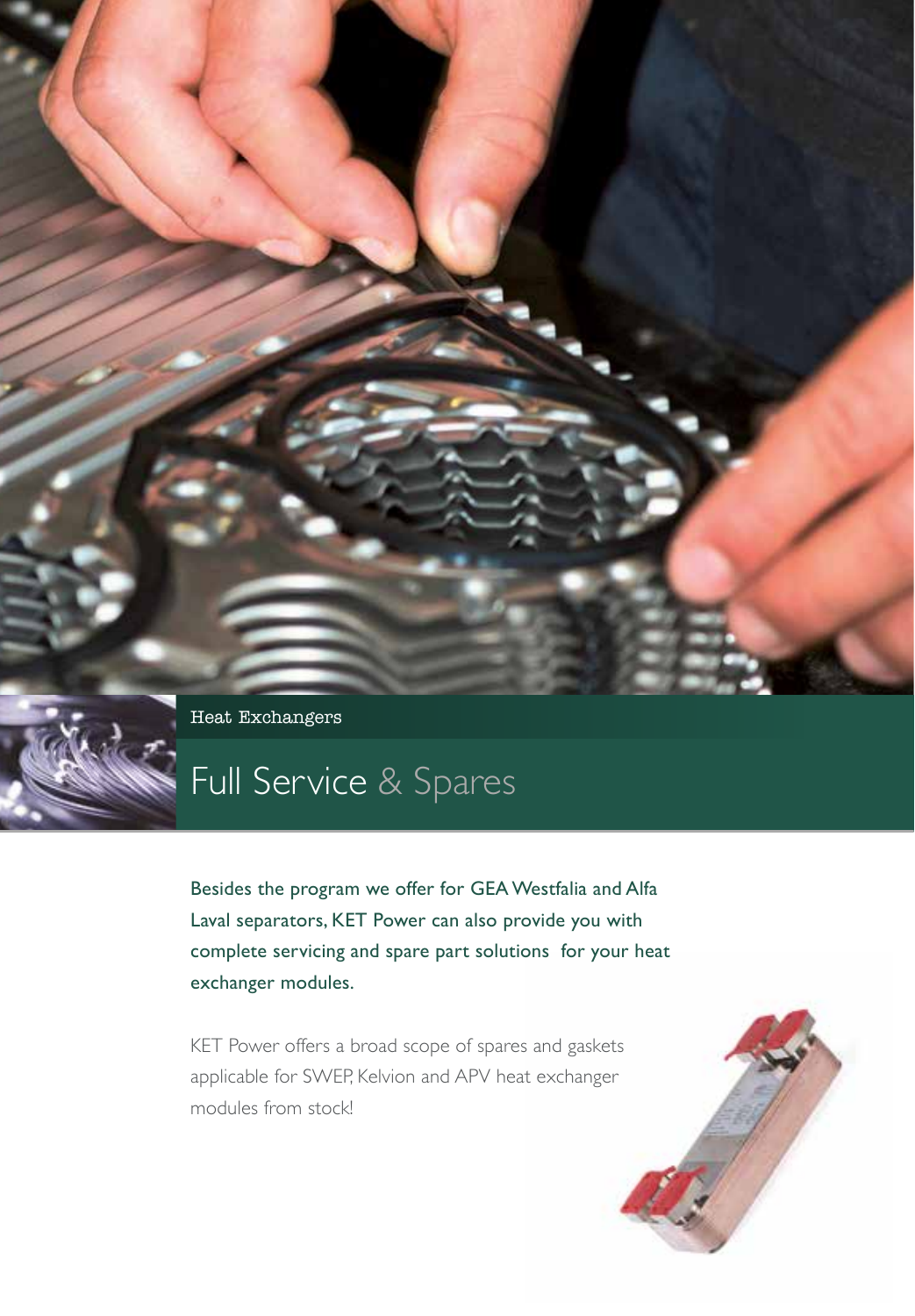Heat Exchange Exchange Service

# Wherever & whenever you need us most

We honestly believe that it's not just the supply of spare parts that keep your separators up and running. It is also the dedicated service engineers that we have in the field to technically support you in every way.

Be it on-site or with remote support KET Power is driven to provide it's excellent repair and delivery service 24/7, the whole year round.

*Any time, any place, KET Marine will be at your service!*